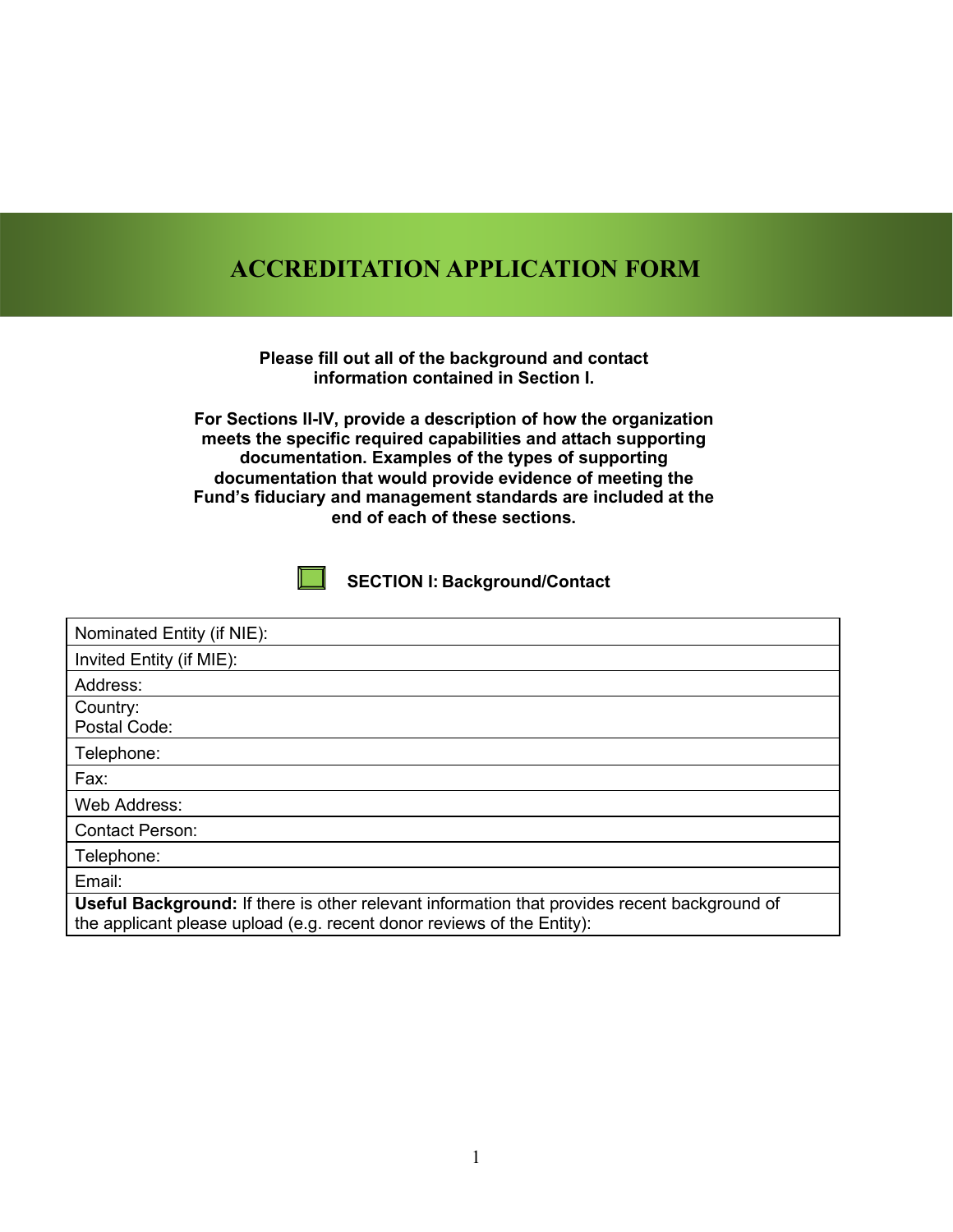## **SECTION II: Financial Management and Integrity**

#### **Specific Capability Required**

a) Legal status to contract with Adaptation Fund Board

b) Accurately and regularly record transactions and balances in a manner that adheres to broadly accepted good practices, and are audited periodically by an independent firm ororganization;

c) Managing and disbursing funds efficiently and with safeguards to recipients on a timelybasis;

d) Produce forward-looking financial plans and budgets

|              | <b>Required</b><br>competency                                                                                                                            | <b>Specific capability required</b>                                                                                                                                                          | of<br><b>Example</b><br>supporting<br>documentation to be provided<br>(please highlight the relevant<br>section/s)                                                                                                                                                                                 |
|--------------|----------------------------------------------------------------------------------------------------------------------------------------------------------|----------------------------------------------------------------------------------------------------------------------------------------------------------------------------------------------|----------------------------------------------------------------------------------------------------------------------------------------------------------------------------------------------------------------------------------------------------------------------------------------------------|
| 1            | <b>Legal Status</b>                                                                                                                                      | a) Demonstration of necessary legal<br>personality                                                                                                                                           | Documentation of legal status and mandate<br>(e.g., a copy of articles of incorporation, by-<br>laws, Act, Regulation, and/or Law or any<br>other relevant document, law establishing<br>the government entity or ministry).                                                                       |
|              |                                                                                                                                                          | b) Demonstration of legal<br>capacity/authority and the ability to<br>directly receive funds                                                                                                 | Highlight or provide reference to<br>i.<br>documents provided under 1<br>above which indicates point 1.b);<br>List of foreign loan/donor funds<br>ii.<br>handled over the last 2 years.                                                                                                            |
|              |                                                                                                                                                          | c) Demonstration of legal authority to<br>enter into contracts or agreement with<br>international organizations                                                                              | Highlight or provide reference to<br>i.<br>documents provided under 1<br>above which indicates point 1.c);<br>ii.<br>A copy of agreements or contracts<br>with international organizations<br>signed by the head or the person<br>of authority of the entity.                                      |
|              |                                                                                                                                                          | d) Demonstration of legal capacity to<br>serve as a plaintiff or defendant in a Court<br>of law                                                                                              | Highlight or provide reference to documents<br>provided under 1 above which indicates<br>point 1.d).                                                                                                                                                                                               |
| $\mathbf{2}$ | <b>Financial statements</b><br>including Project<br><b>Accounts statement</b><br>and the provisions for<br><b>Internal and External</b><br><b>Audits</b> | a) Production of reliable audited financial<br>statements<br>that are<br>prepared<br>in<br>internationally<br>accordance<br>with<br>recognized<br>auditing<br>accounting<br>and<br>standards | Recent Audited Annual Financial<br>i.<br>Statements (AFS) including the<br>external audit opinion thereon;<br>i.<br>Management Letter by the external<br>auditors on matters of internal<br>control together with response<br>from Management- related to the<br>AFS audits provided in (i) above. |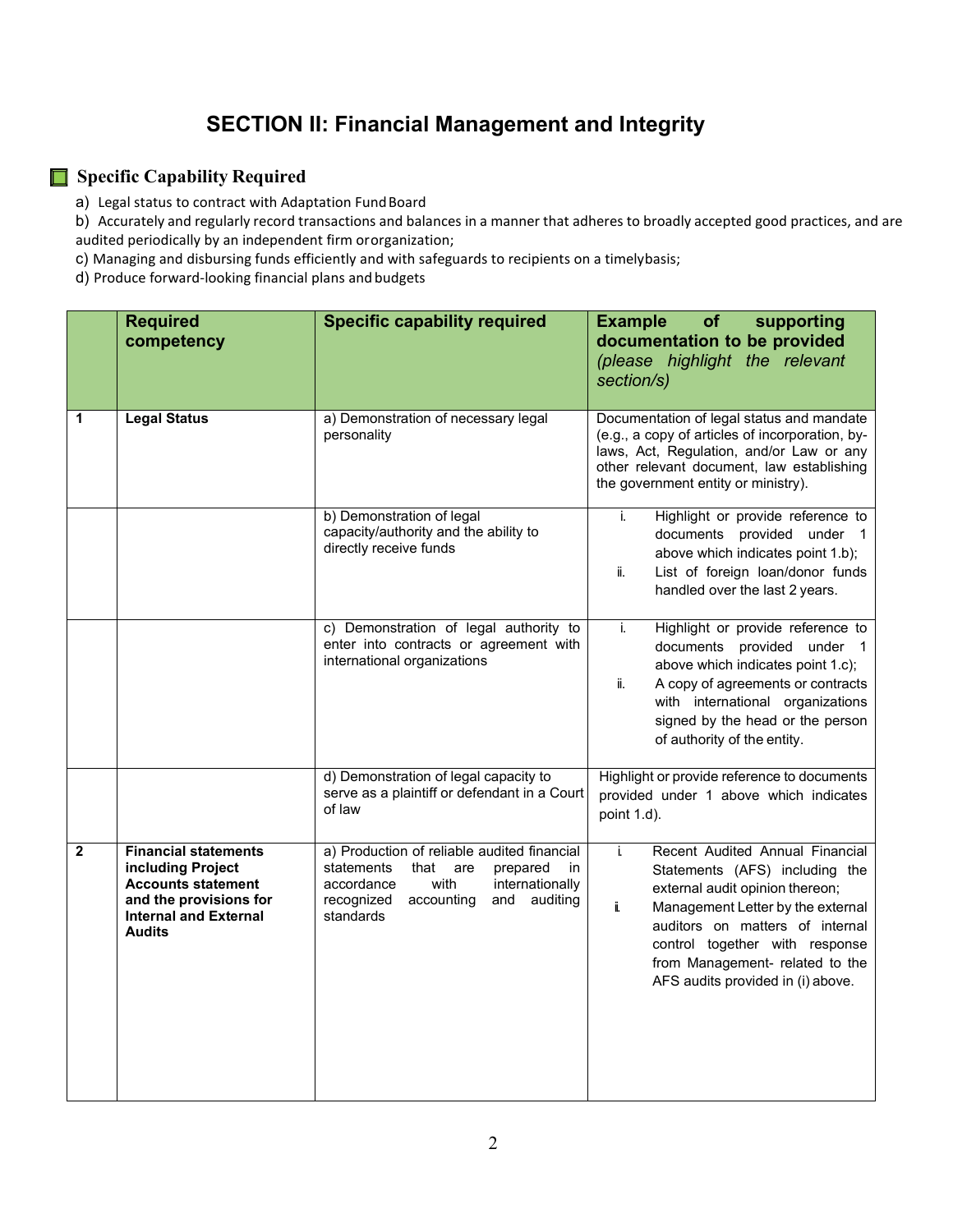|   | <b>Required</b><br>competency                                                                                                | <b>Specific capability required</b>                                                                                                                                                                                   | <b>Example</b><br>supporting<br>of<br>documentation to be provided (please<br>highlight the relevant section/s)                                                                                                                                                                                                                                                                                                         |
|---|------------------------------------------------------------------------------------------------------------------------------|-----------------------------------------------------------------------------------------------------------------------------------------------------------------------------------------------------------------------|-------------------------------------------------------------------------------------------------------------------------------------------------------------------------------------------------------------------------------------------------------------------------------------------------------------------------------------------------------------------------------------------------------------------------|
|   |                                                                                                                              | b) Demonstration of existence of<br>accounting procedures (including the<br>use of accounting packages).                                                                                                              | Name<br>brief<br>description<br>of<br>and<br>i.<br>accounting software package used;<br>ii. A description of accounting procedures,<br>if available, to produce the periodic<br>financial statements.                                                                                                                                                                                                                   |
|   |                                                                                                                              | c) Demonstration of functionally<br>auditing<br>independent internal<br>in.<br>internationally<br>accordance<br>with<br>recognized standards                                                                          | i.<br>Charter/Terms of Reference and other<br>relevant documents that outline the<br>entity's internal auditing function;<br>Internal audit policies and procedures<br>ii.<br>(e.g. audit manual); Copies of audit<br>plans for last 2 years and the current<br>year;<br>ii.<br>List of internal audit reports of last 2<br>years and sample reports and status of<br>implementation<br>of<br>audit<br>recommendations. |
|   |                                                                                                                              | d) Demonstration of a functioning<br>oversight<br>body<br>(e.g.<br>Audit<br>Committee) that properly oversees<br>the assurance functions of the Entity<br>(i.e. external and internal audit, and<br>internal control) | i.<br>Terms of reference for oversight body<br>(e.g. audit committee);<br>Ïİ.<br>Copies of<br>minutes of recent<br>meetings of the committee.                                                                                                                                                                                                                                                                           |
| 3 | <b>Internal Control</b><br><b>Framework with</b><br>particular reference to<br>control over<br>disbursements and<br>payments | a) Demonstration of use of a control<br>framework that is documented with<br>clearly defined roles for management,<br>internal auditors, and the governing<br>body                                                    | Policy or other published document that outlines the<br>entity's control framework.                                                                                                                                                                                                                                                                                                                                     |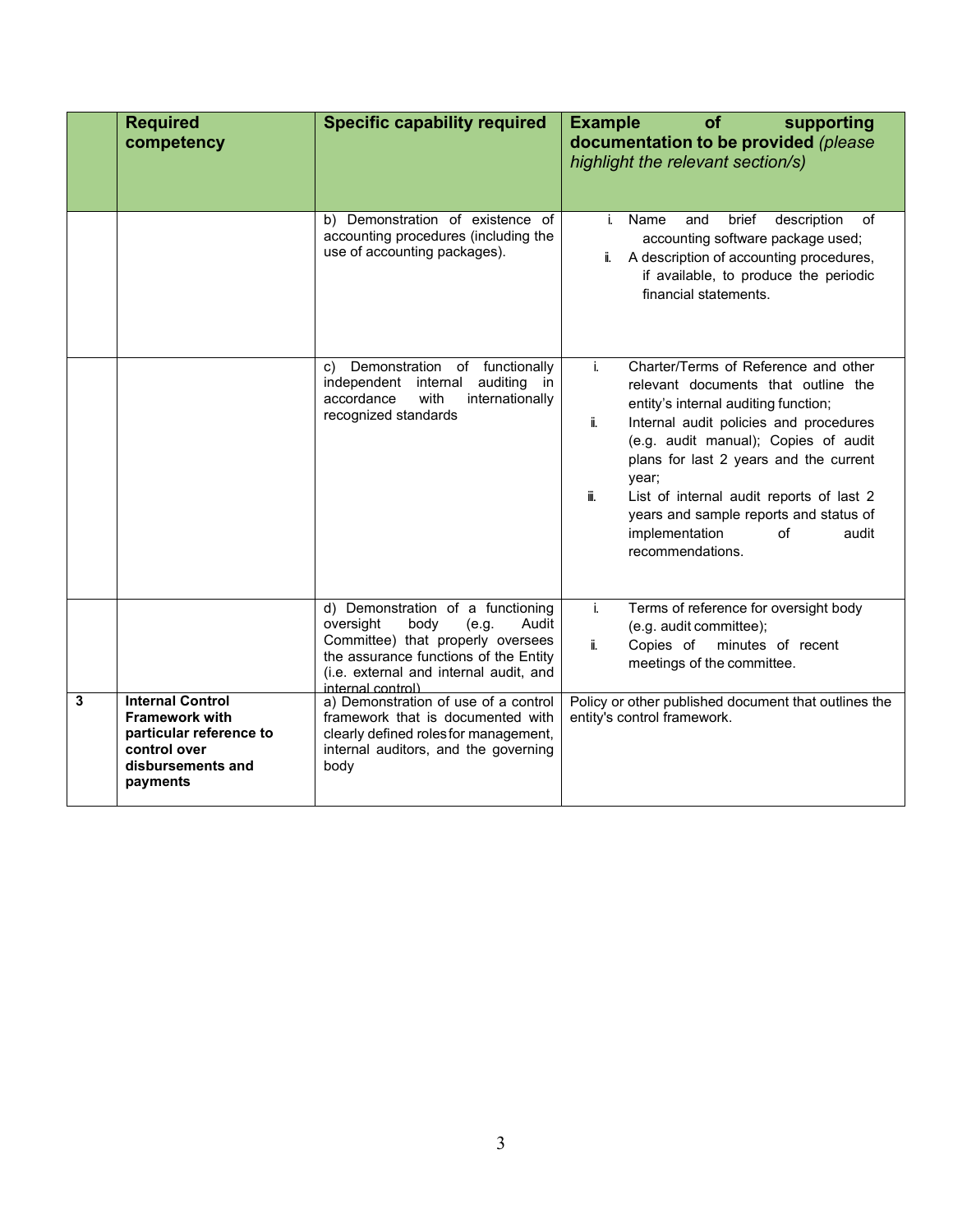| b) Demonstration of<br>proven<br>payment/disburseme<br>nt systems | Procedures describing the payment/<br>i.<br>disbursement system with particular<br>reference to project payments/<br>disbursements;<br>Policies and procedures related to<br>ii.<br>AML/CFT;<br>Screening system which documents all<br>iii.<br>individuals and/or entities before the<br>agency transfers money to them; and<br>Decision-making process that the<br>iv.<br>agency follows when it identifies risks<br>related to any individuals and/or<br>entities.<br>Recent audits or independent<br>v.<br>assessments done by either Internal<br>Audit or the External Audit on this topic. |
|-------------------------------------------------------------------|--------------------------------------------------------------------------------------------------------------------------------------------------------------------------------------------------------------------------------------------------------------------------------------------------------------------------------------------------------------------------------------------------------------------------------------------------------------------------------------------------------------------------------------------------------------------------------------------------|
|-------------------------------------------------------------------|--------------------------------------------------------------------------------------------------------------------------------------------------------------------------------------------------------------------------------------------------------------------------------------------------------------------------------------------------------------------------------------------------------------------------------------------------------------------------------------------------------------------------------------------------------------------------------------------------|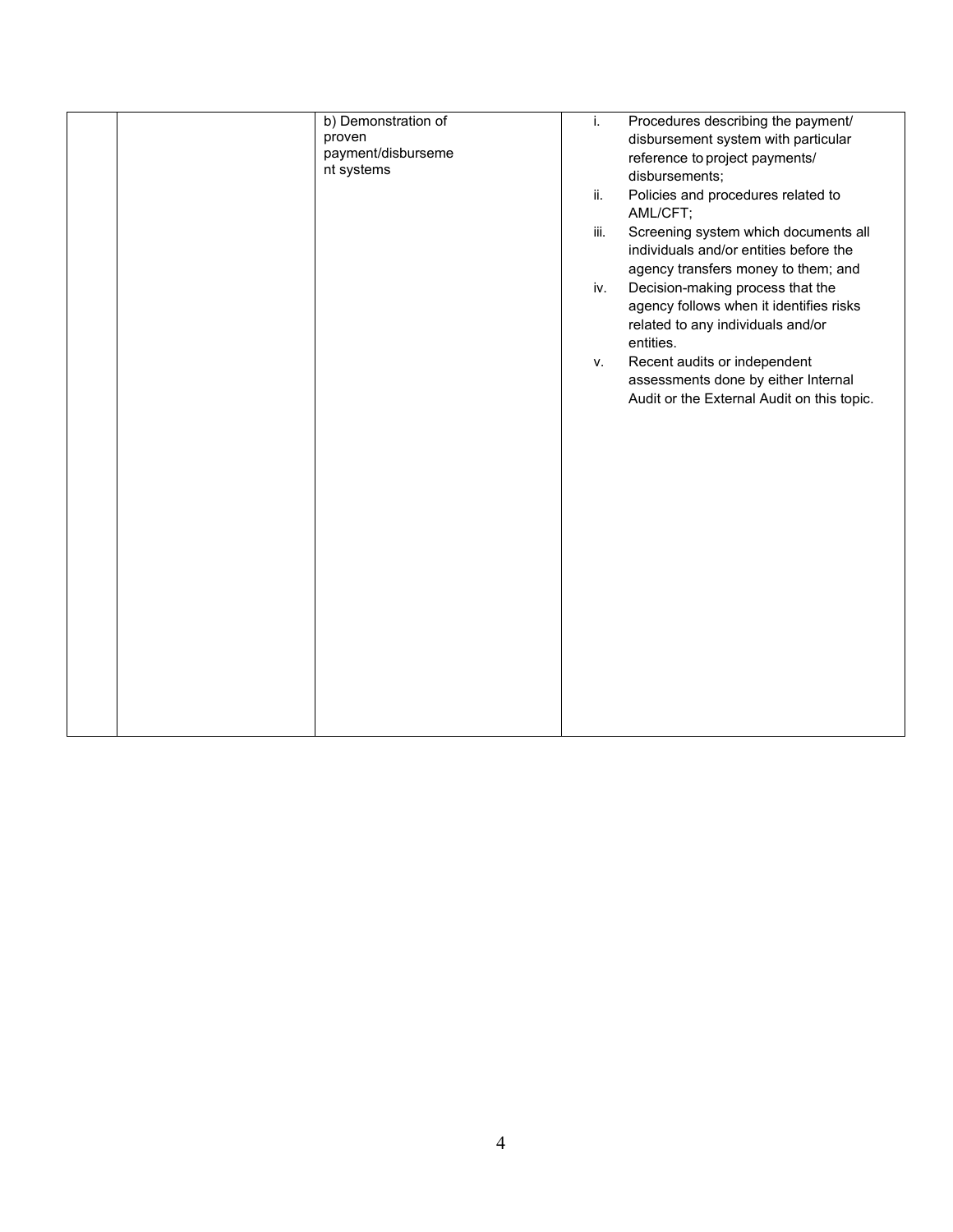| <b>Required</b><br>competency                                                                                               | <b>Specific capability required</b>                                                                                                       | <b>Example</b> of<br>supporting<br>documentation to be provided<br>(please highlight the relevant<br>section/s)                                                |
|-----------------------------------------------------------------------------------------------------------------------------|-------------------------------------------------------------------------------------------------------------------------------------------|----------------------------------------------------------------------------------------------------------------------------------------------------------------|
| <b>Preparation of Business</b><br><b>Plans and Budgets and</b><br>ability to monitor<br>expenditure in line with<br>budgets | a) Production of longterm business plans/<br>financial projections<br>demonstrating<br>financial solvency                                 | Long Term Business plans or Financial<br>Projections for the next 3 to 5 years.                                                                                |
|                                                                                                                             | b) Evidence of preparation of corporate,<br>departmental/ ministry budgets<br>and<br>demonstration of ability to spend against<br>budgets | the<br>budgets<br>for<br>Annual<br>organization and entities within it;<br>ii.<br>Reports that indicate budget<br>versus expenditure is<br>being<br>monitored. |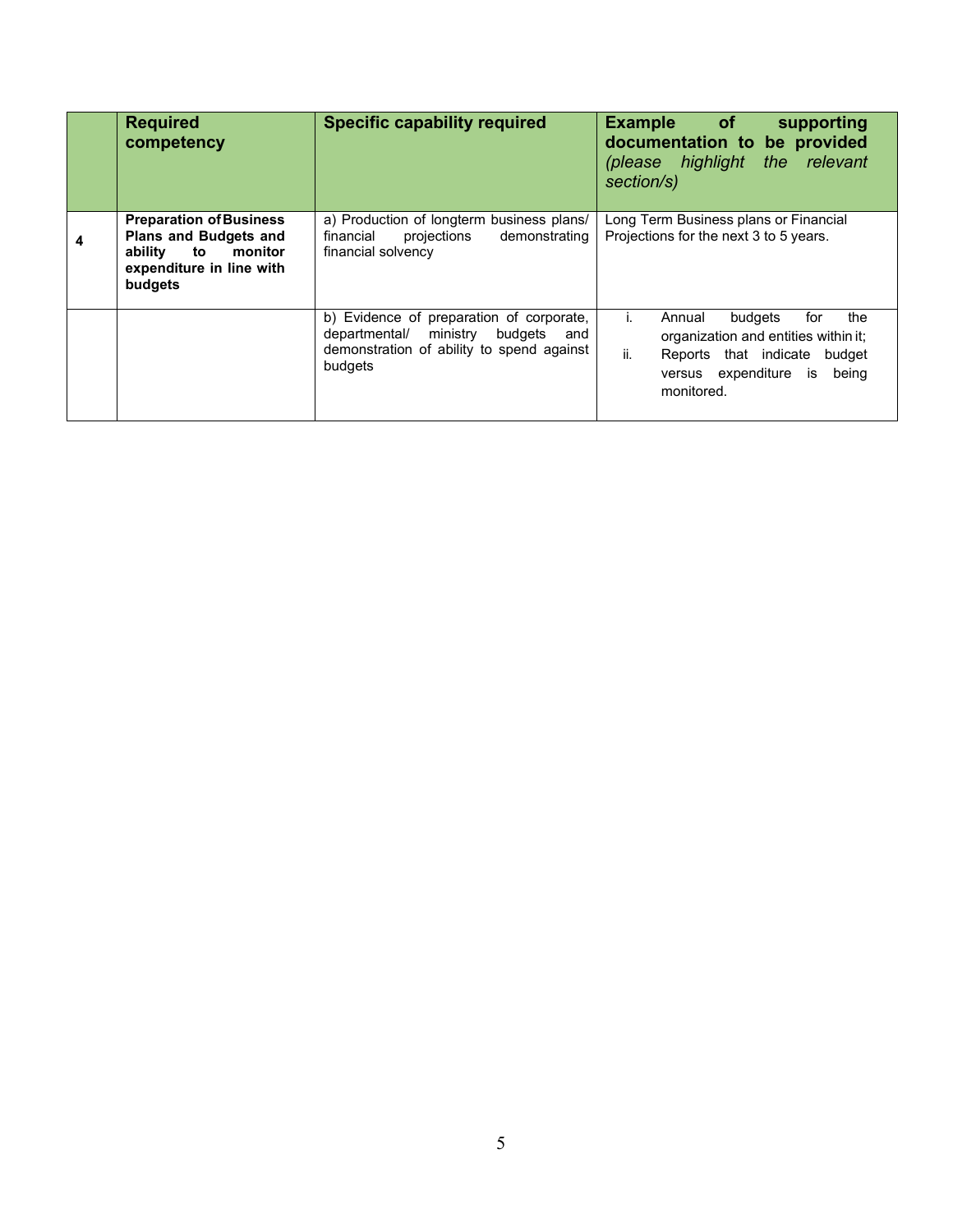### **SECTION III: Requisite Institutional Capacity**

#### **Specific Capability Required**

a) Ability to manage procurement procedures which provide for transparent practices, including competition

b) Ability to identify, develop and appraise projects

c) Competency to manage or oversee the execution of projects/programmes, including ability to manage subrecipients and to support project/programme delivery and implementation

d) Capacity to undertake monitoring and evaluation

|   | <b>Required</b><br>competency                                                                                                                                                                                          | <b>Specific capability required</b>                                                                                                                                                                                                         | <b>Example</b><br>of<br>supporting<br>documentation to be provided<br>the relevant<br>(please highlight<br>section/s)                                                                                                                                                                                                                                                                                                                                                                                                                                                   |
|---|------------------------------------------------------------------------------------------------------------------------------------------------------------------------------------------------------------------------|---------------------------------------------------------------------------------------------------------------------------------------------------------------------------------------------------------------------------------------------|-------------------------------------------------------------------------------------------------------------------------------------------------------------------------------------------------------------------------------------------------------------------------------------------------------------------------------------------------------------------------------------------------------------------------------------------------------------------------------------------------------------------------------------------------------------------------|
| 5 | <b>Procurement</b>                                                                                                                                                                                                     | a) Evidence of transparent and fair procurement<br>procedures at the national<br>policies and<br>level/organizational level; that are consistent with<br>recognized international practice<br>(including)<br>dispute resolution procedures) | Procurement Policy;<br>i.<br>ii.<br>Procedures or guidelines including<br>composition and role of key<br>evaluation and decision-making<br>committees:<br>Provisions<br>for<br>iii.<br>oversight/audit<br>/review of the procurement function<br>with an actual sample of<br>oversight/audit/review reports;<br>Procedures for handling/controlling<br>iv.<br>procurement in Executing<br>Agencies;<br>Reports of recent audits done by<br>v.<br>either Internal Audit or the External<br>Audit on this topic.<br>Policies and procedures related<br>vi.<br>to AML/CFT; |
| 6 | Project<br>preparation and<br>appraisal. This<br>should include<br>impact<br>(environment,<br>socio-<br>economic,<br>political, gender<br>etc.)<br>assessment<br>study with risk<br>assessment and<br>mitigation plans | a) Demonstration of capability and experience in<br>identification and design of projects (preferably<br>adaptation projects)                                                                                                               | Detailed project plan documents for 2<br>projects.                                                                                                                                                                                                                                                                                                                                                                                                                                                                                                                      |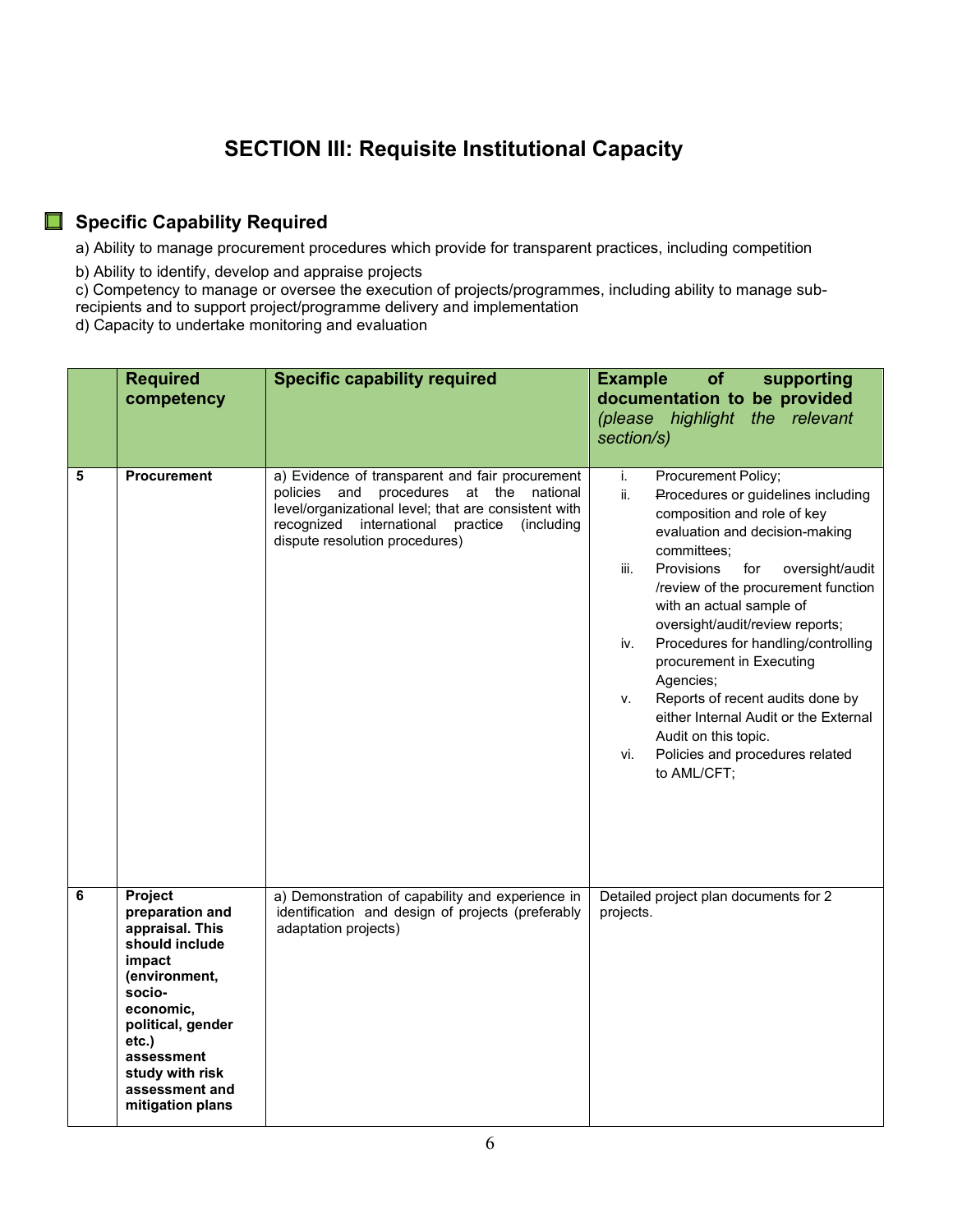|   | <b>Required</b><br>competency                                                     | <b>Specific capability required</b>                                                                                                                                                                                        | of<br><b>Example</b><br>supporting<br>documentation to<br>provided<br>be<br>relevant<br>(please<br>highlight<br>the<br>section/s)                                                                                                                                                               |
|---|-----------------------------------------------------------------------------------|----------------------------------------------------------------------------------------------------------------------------------------------------------------------------------------------------------------------------|-------------------------------------------------------------------------------------------------------------------------------------------------------------------------------------------------------------------------------------------------------------------------------------------------|
|   |                                                                                   | b) Demonstration of availability of/ access to<br>resources and track record of conducting<br>appraisal activities                                                                                                         | Details of the project appraisal<br>i.<br>process/procedure;<br>2 samples of project appraisals<br>Ĩ.<br>undertaken.                                                                                                                                                                            |
|   |                                                                                   | c) Demonstration of the ability to examine and<br>incorporate the likely impact of technical,<br>financial, economic, social, environmental,<br>gender and legal aspects into the project at the<br>appraisal stage itself | Sample of project documents which demonstrate<br>these capabilities.                                                                                                                                                                                                                            |
|   |                                                                                   | d) Evidence procedures/framework in place to<br>undertake risk assessment and integrate<br>mitigation strategies/plans into the project<br>document                                                                        | Policy and/or other published<br>i.<br>document(s) that outline the risk<br>assessment procedures/framework;<br>2 samples of completed project<br>ÏI.<br>appraisals with identified risks and<br>corresponding<br>mitigation<br>strategies/plans.                                               |
| 7 | Project<br>implementation<br><b>Planning and</b><br>Quality-at-entry<br>Review    | a) Evidence of institutional system for<br>planning implementation of projects with<br>particular emphasis for quality-at-entry                                                                                            | j.<br>Operational<br>manual or<br>written<br>procedures for project review system<br>during the design phase;<br>Sample<br>j,<br>reports<br>that<br>demonstrate<br>that<br>project<br>implementation<br>planning<br>and<br>monitoring has been considered from<br>the start.                    |
|   |                                                                                   | b) Evidence of preparation of project<br>budgets for projects being handled by the<br>entity or any sub-entity within it                                                                                                   | Examples of project budgets;<br>j.<br>ii.<br>Analysis of project expenditure vs<br>budget over time for these projects.                                                                                                                                                                         |
| 8 | Project<br><b>Monitoring</b><br>and<br><b>Evaluation during</b><br>implementation | a) Demonstration of existing capacities for<br>monitoring and<br>- evaluation that are consistent with the<br>requirements of the Adaptation Fund                                                                          | Policies or other published document<br>that outlines monitoring activities during<br>implementation;<br>Detailed procedures and formats used<br>ii.<br>for monitoring and evaluation during<br>project implementation;<br>Sample of both project monitoring and<br>iii.<br>evaluation reports. |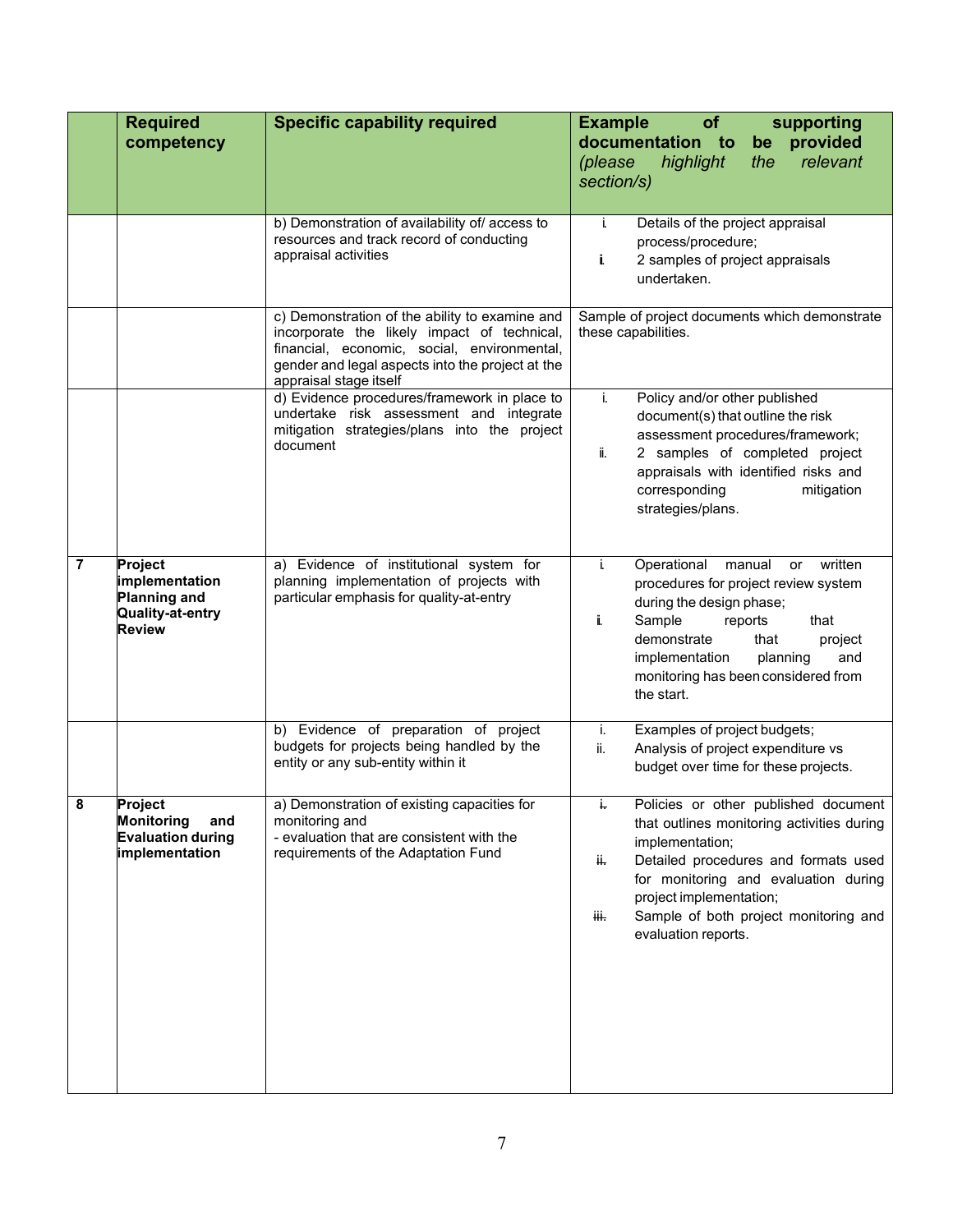|   | <b>Required</b><br>competency                     | <b>Specific capability required</b>                                                                                                                                                                                                                   | <b>Example of supporting documentation</b><br>to be provided (please highlight the<br>relevant section/s)                                                                                                                                                                             |  |
|---|---------------------------------------------------|-------------------------------------------------------------------------------------------------------------------------------------------------------------------------------------------------------------------------------------------------------|---------------------------------------------------------------------------------------------------------------------------------------------------------------------------------------------------------------------------------------------------------------------------------------|--|
|   |                                                   | b) Evidence of a process or system, such<br>as a project-at-risk system, that is in place<br>to flag when a project has developed<br>problems that may interfere with the<br>achievement of its objectives, and to<br>respond to redress the problems | Procedures for project-at-risk system or<br>i.<br>similar process/system to ensure speedy<br>solutions to problems which may interfere<br>with the achievement of the project<br>objectives;<br>j.<br>Examples of projects where risks were<br>flagged and addressed in a timely way. |  |
|   |                                                   | c) Production of detailed project<br>accounts which are externally audited                                                                                                                                                                            | Sample of recent project accounts;<br>i.<br>ii.<br>Sample of recent (related to (i) above)<br>external audits of project<br>annual<br>accounts.                                                                                                                                       |  |
| 9 | <b>Project closure</b><br>and final<br>evaluation | a) Demonstration of an understanding<br>and<br>capacity<br>to<br>of<br>assess<br>impact/implications of the technical,<br>financial,<br>economic.<br>social.<br>environmental, gender and<br>legal<br>aspects of projects at closure                  | Samples of project completion/closure reports.<br>containing assessment of the impact/implications<br>of the technical, financial,<br>economic.<br>social, environmental, gender and<br>legal aspects of projects.                                                                    |  |
|   |                                                   | Demonstration of competence<br>b)<br>to execute or oversee execution of<br>projects/programmes                                                                                                                                                        | Samples of project/programme closure reports.                                                                                                                                                                                                                                         |  |
|   |                                                   | c) Demonstration<br>of<br>competence<br>to conduct<br>evaluations of completed projects                                                                                                                                                               | Samples of independent evaluations of projects<br>containing assessment of the impact/implications<br>of the technical, financial,<br>economic.<br>social, environmental, gender and<br>legal aspects of projects.                                                                    |  |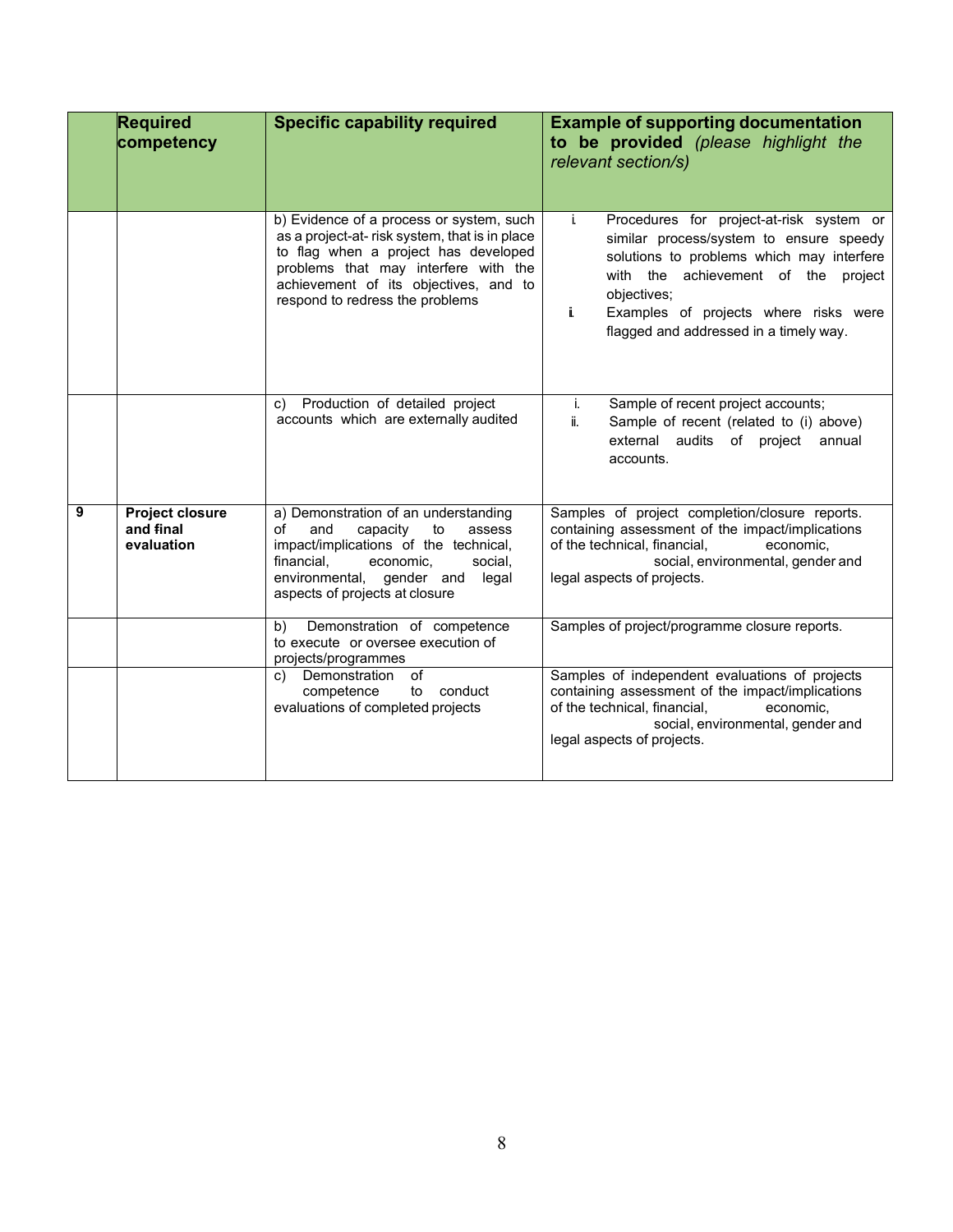#### **SECTION IV: Transparency, self-investigative powers, and anticorruption measures**

# **Specific Capability Required**

a) Competence to deal with financial mismanagement and other forms of malpractice

|    | <b>Required competency</b>                                                                                  | <b>Specific capability required</b>                                                                                                                                                                                                                                                          | <b>Example of supporting</b><br>documentation to be<br>provided<br>(please<br>relevant<br>highlight the<br>section/s)                                                                                                                                                                                                                                                                                                               |
|----|-------------------------------------------------------------------------------------------------------------|----------------------------------------------------------------------------------------------------------------------------------------------------------------------------------------------------------------------------------------------------------------------------------------------|-------------------------------------------------------------------------------------------------------------------------------------------------------------------------------------------------------------------------------------------------------------------------------------------------------------------------------------------------------------------------------------------------------------------------------------|
| 10 | <b>Policies and Framework to</b><br>deal with financial<br>mismanagement and other<br>forms of malpractices | a) Evidence/tone/statement from the top<br>emphasising a policy of zero tolerance for<br>fraud, financial mismanagement and<br>other<br>of<br>malpractice<br>forms<br>by<br>implementing entity staff or from any<br>external sources associated directly or<br>indirectly with the projects | Provide<br>evidence<br>of<br>a<br>statement communicating a<br>policy of zero tolerance for<br>fraud,<br>financial<br>mismanagement and<br>other<br>forms of malpractice.                                                                                                                                                                                                                                                           |
|    |                                                                                                             | b) Demonstration of capacity and procedures<br>to deal with financial mismanagement and<br>other forms of malpractice                                                                                                                                                                        | i.<br>Provide<br>of<br>copy<br>documented code of<br>conduct/ethics<br>applicable to the staff;<br>ii.<br>Documentation<br>(including, if available,<br>web link/s) establishing<br>avenues for reporting<br>compliance/<br>non-<br>violation/misconduct<br>and business conduct<br>concerns;<br>Details of policies and<br>iii.<br>procedures relating to<br>managing<br>conflict of<br>interest and whistle<br>blower protection. |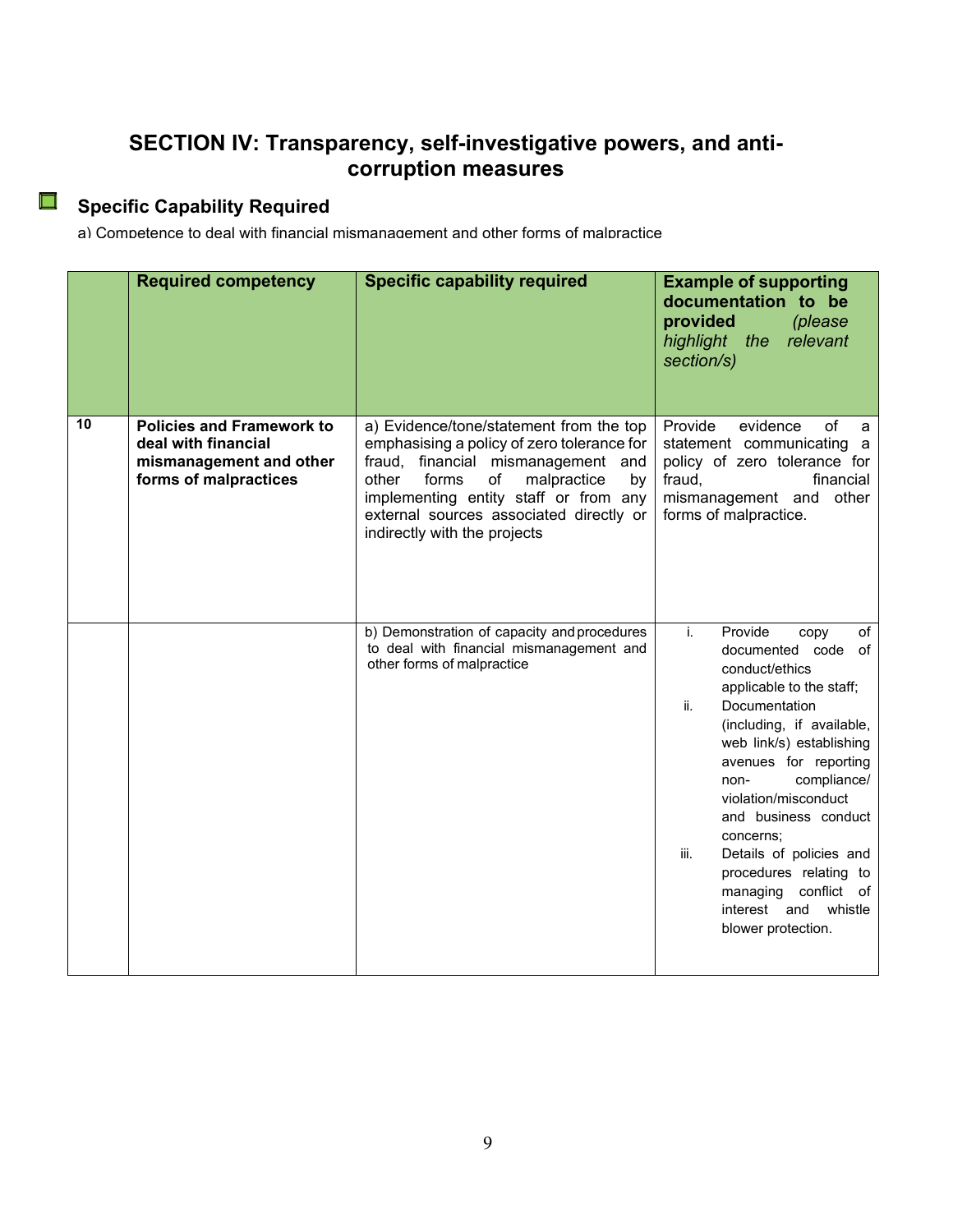| c) Evidence of an objective investigation        | I.   | Details of the structure   |
|--------------------------------------------------|------|----------------------------|
| function for allegations of fraud and corruption |      | and process/ procedures    |
|                                                  |      | within the organization to |
|                                                  |      | handle cases of fraud      |
|                                                  |      | and mismanagement,         |
|                                                  |      | including breaches of      |
|                                                  |      | anti-money laundering      |
|                                                  |      | and anti-terrorism         |
|                                                  |      | financing laws, and        |
|                                                  |      | undertake necessary        |
|                                                  |      | investigative activities;  |
|                                                  | Ш.   | Policies and procedures    |
|                                                  |      | related to non             |
|                                                  |      | compliance of AML/CFT      |
|                                                  |      | policies and procedures;   |
|                                                  | III. | Data on cases of           |
|                                                  |      | violation of code of       |
|                                                  |      | conduct/ethics, frauds     |
|                                                  |      | and other financial        |
|                                                  |      | malpractice reported over  |
|                                                  |      | last 2 years be provided   |
|                                                  |      | in terms of number of      |
|                                                  |      | cases, types of violations |
|                                                  |      | and summary of             |
|                                                  |      | status/action taken;       |
|                                                  | IV.  | Periodical oversight       |
|                                                  |      | reports of the ethics      |
|                                                  |      | function/ committee be     |
|                                                  |      | attached for the last 2    |
|                                                  |      | years.                     |